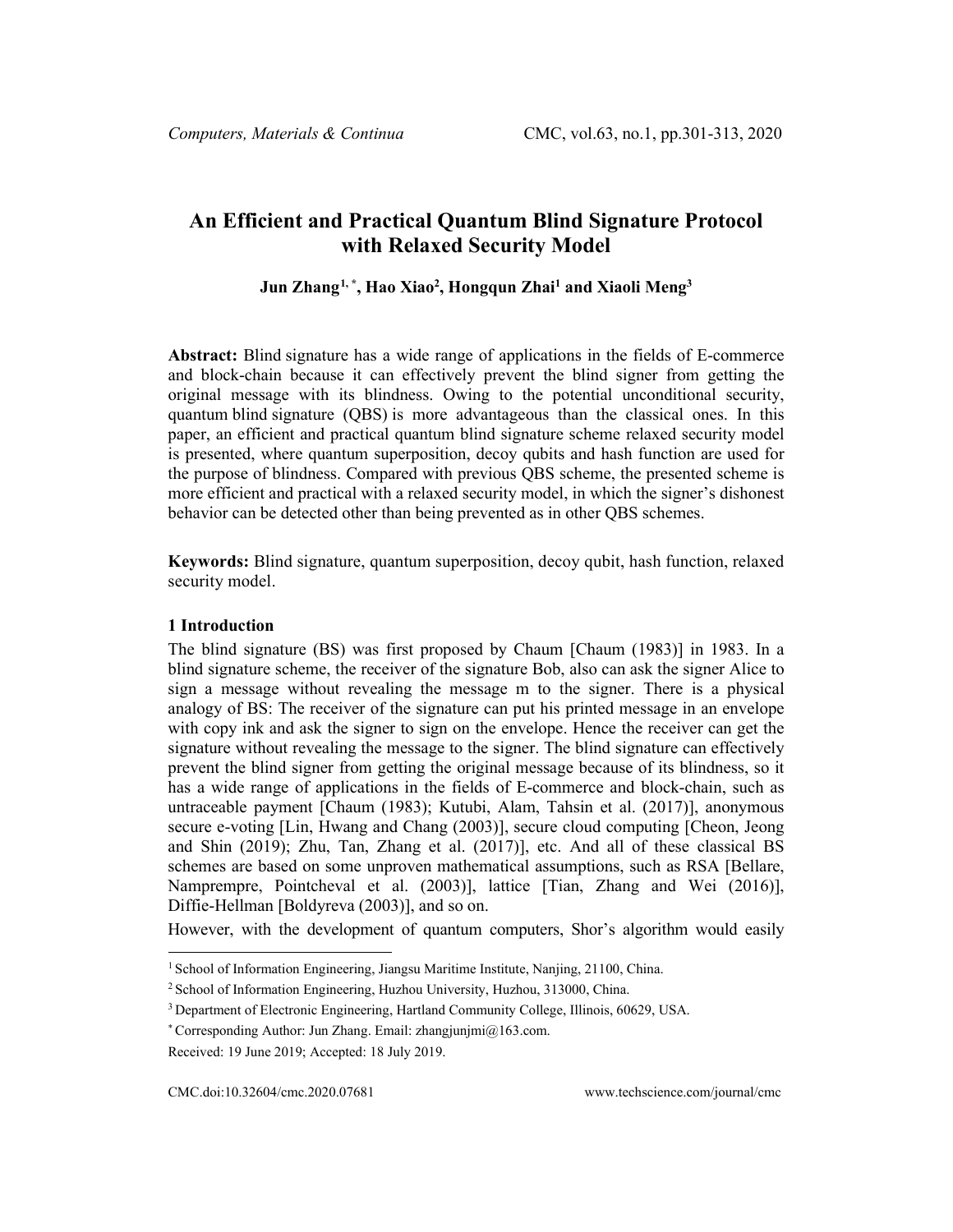break most of the classical digital signature schemes, whose security mainly depend upon the classical mathematical problems, such as the factorizations of large integer and the discrete logarithm problems [Shor (1994, 1997)]. Therefore, those classic solutions that rely on unproven mathematical assumptions face enormous challenges. And some researchers tried to utilize quantum mechanics theory to solve some classical tasks, such as quantum key distribution (QKD) [Bennett and Brassard (1984); Ekert (1991)], quantum key agreement [Chong and Hwang (2010); Huang, Su, Liu et al*.* (2017); Liu, Xu, Yang et al*.* (2018)], quantum secure direct communication [Liu, Chen, Li et al*.* (2008); Liu, Chen, Ma et al*.* (2009)], quantum private comparison [Liu, Liu, Wang et al*.* (2013, 2014); Liu, Liu, Chen et al*.* (2014); Liu, Liu, Liu et al*.* (2014)], quantum sealed-bid auction [Liu, Wang, Ji et al*.* (2014); Liu, Wang, Yuan et al*.* (2016)], quantum remote state preparation [Liu, Chen, Liu et al*.* (2015); Qu, Wu, Wang et al*.* (2017)], quantum steganography [Qu, Cheng and Wang (2019); Qu, Li, Xu et al*.* (2019)], delegating quantum computation [Liu, Chen, Ji et al*.* (2017)], quantum database query [Liu, Gao, Chen et al. (2019)], and even quantum machine learning [Liu, Gao, Yu et al*.* (2018), Liu, Gao, Wang et al*.* (2019)].

Especially, there are also many constructions of quantum BS scheme. A weak QBS is firstly presented in Wen et al. [Wen and Niu (2009)] based on EPR pairs. Here, weakness means that the signature is traceable. That is to say, once some disagreement happens, the signature can be traced back to the message owner with the help of a third party. In order to solve the problem, a QBS scheme based on two-state vector formalism is proposed [Qi and Zheng (2010)], however, it was crypt-analyzed and improved later [Yang and Tzonelih (2013)]. Since then, More QBS schemes are constantly being proposed, such as the quantum group BS scheme without entanglement [Xu and Huang (2011)], QBS based on  $\gamma$ -type 4-qubit entangled state [Yin and Ma (2012)]. A OBS scheme with unlinkability, which means the signature cannot be linked to the message owner, is presented [Shi and Zhang (2015)]. But later, the unlinkable QBS scheme was shown to be insecure [Luo and Shang (2017)]. Later, a QBS scheme based on quantum matrix encoding and QKD [Lai and Luo (2017)] is presented. As mentioned above, most of the existing schemes either sign and verify in a bitwise manner or make use of QKD.

In this paper, based on quantum superposition, decoy qubits, and hash function, we present a novel QBS with a relaxed security model. Compared with other QBS scheme, our scheme is more efficient and practical. The relaxed security is that the signer Alice may get the message with non-negligible probability. But if she measures and gets the message, then with high probability the receiver of the BS Bob can find out this dishonest activity and make a complaint or refuse to conduct business with the signer, as punishment.

The paper is organized as follows. The definitions of QBS and our relaxed security model are given in Section 2, and our efficient and practical QBS Scheme is proposed in Section 3. In Section 4, we analyze the security of our QBS scheme, and finally make the conclusion in Section 5.

### **2 Preliminaries**

In this section, we firstly present some definitions and security properties of quantum blind signature.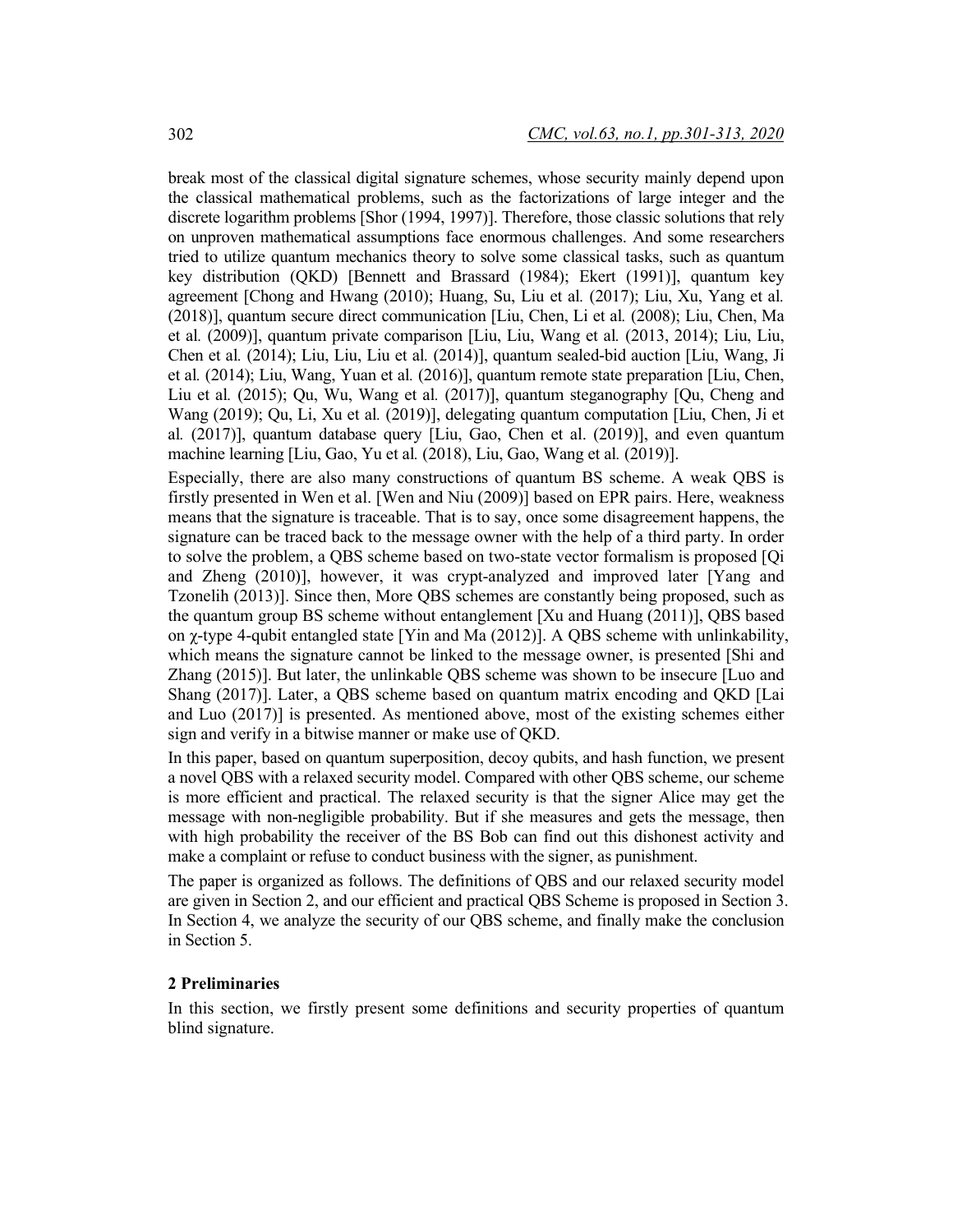#### *2.1 Some definitions*

**Definition 1.** *Blind signature (BS)*. There are two parties Alice (the signer) and Bob (message owner). After the BS protocol, Bob can get the signature of his message m from Alice. While Alice knows nothing about the content of the message  $m$ .

**Definition 2.** Security properties of BS.

1) *Blindness*. When signing, Alice cannot see the content of the message  $m$  sent from Bob.

2) *Unforgeable*. For one implementation of the BS protocol, Bob can only get one signature for a chosen message m. Bob cannot forge another signature for another message m'.

**Definition 3.** *Relaxed blindness*. Alice may be dishonest and try to read the content of the message  $m$ . Originally the blindness requires that Alice cannot do this. In our relaxed version, Alice can do this, but his dishonest behavior will be found by Bob with high probability.

# *2.2 Quantum superposition and Holevo bound*

Quantum superposition is a well-known property of quantum mechanics. For example, a qubit can be  $|0\rangle$  and  $|1\rangle$  at the same time such as  $1/\sqrt{2}$  ( $|0\rangle + |1\rangle$ ).

While a qubit can possess 2 states simultaneously, n qubit string can possess  $2^n$  states at any single moment. But if one use n qubit string to send the classical message, the Holevo bound says that at most n bit classical message can be transmitted. The upper limit of information that Alice can get from Bob is determined by the Holevo's limit,

$$
H(A:B) \le S(\rho) - \frac{1}{n} \sum_{i=0}^{n-1} S(\rho(i)).
$$
\n(1)

Here  $S(\rho)$  denotes the Von Neumann entropy of quantum state  $\rho$ ,  $H(A : B)$  means the information Alice can get from Bob.

#### **3 The efficient and practical QBS scheme with relaxed security model**

We firstly introduce the basic process of blind signature and verification, which is shown in Fig. 1. Suppose sender Bob want to obtain a blind signature of message  $m$  from the signer Alice. Bob first blinds the message  $m$  and then sends the blinded message  $m'$  to the signer Alice. Alice signs the blinded message and sends the signature  $sign(m')$ back to Bob. After Bob gets the signature, he removes the blinding and announces the message *m* and signature  $sign(m)$ . The verifier Charlie verifies the validity of the message and its signature by querying Alice.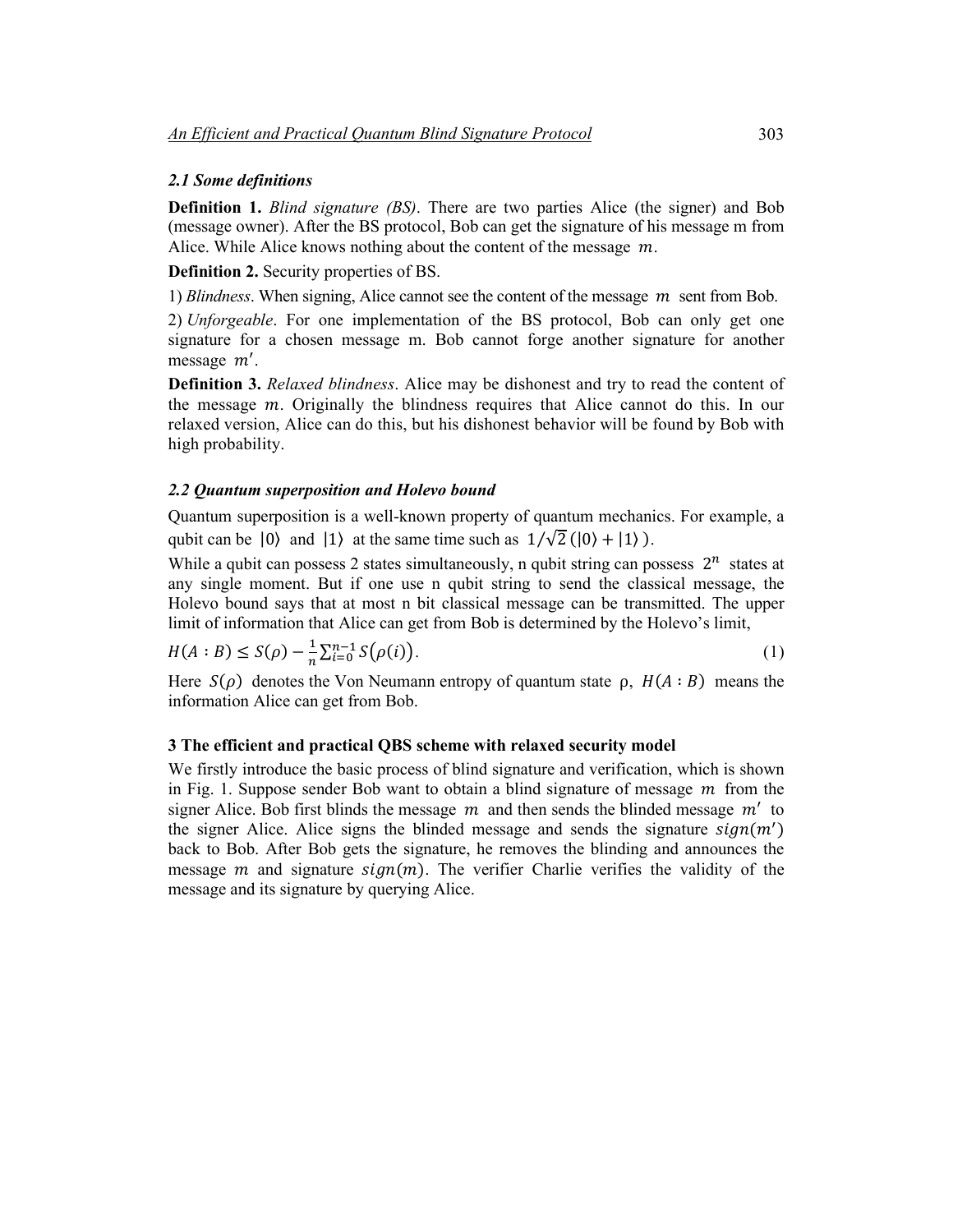

**Figure 1:** The whole process of blind signature and verification among signer Alice, message sender Bob and receiver Charlie

#### *3.1 The basic QBS scheme*

Bob prepares the quantum superposition state as follows:

$$
|\psi\rangle = \frac{1}{\sqrt{2}} (|m\rangle + |\overline{m}\rangle), \tag{2}
$$

where  $\bar{m}$  means the bit-wise NOT of m, e.g., if  $m = 101$  then  $\bar{m} = 010$ . Then Bob sends these qubits to Alice, and Alice use a quantum signing algorithm to sign the qubits to get (It is kind of like that Alice sign both  $m$  and  $\overline{m}$  simultaneously):

$$
|\Phi\rangle = \frac{1}{\sqrt{2}} (|m\rangle | sign(m)\rangle + |\overline{m}\rangle | sign(\overline{m})\rangle).
$$
 (3)

Alice then send  $\ket{\phi}$  to Bob. Bob measure it with the computational basis. He will get  $m$  or  $\overline{m}$  with equal probability of 1/2 and the corresponding signature.

The problem with this simple construction is that Alice could measure  $|\psi\rangle$  and get m or  $\bar{m}$  with equal probability of 1/2, and then sign and send back to Bob. For example, if Alice measures  $|\psi\rangle$  and gets  $m$ , she can sign it and gets:

$$
|\varPhi'\rangle = |m\rangle|\text{sign}(m)\rangle. \tag{4}
$$

And send this  $\ket{\phi'}$  back to Bob. Bob then measure it and get the message m and signature  $sign(m)$ . And Bob cannot know that Alice has already measure the state  $|\psi\rangle$ and get the message  $m$ . The whole process can be sketched with Fig. 2.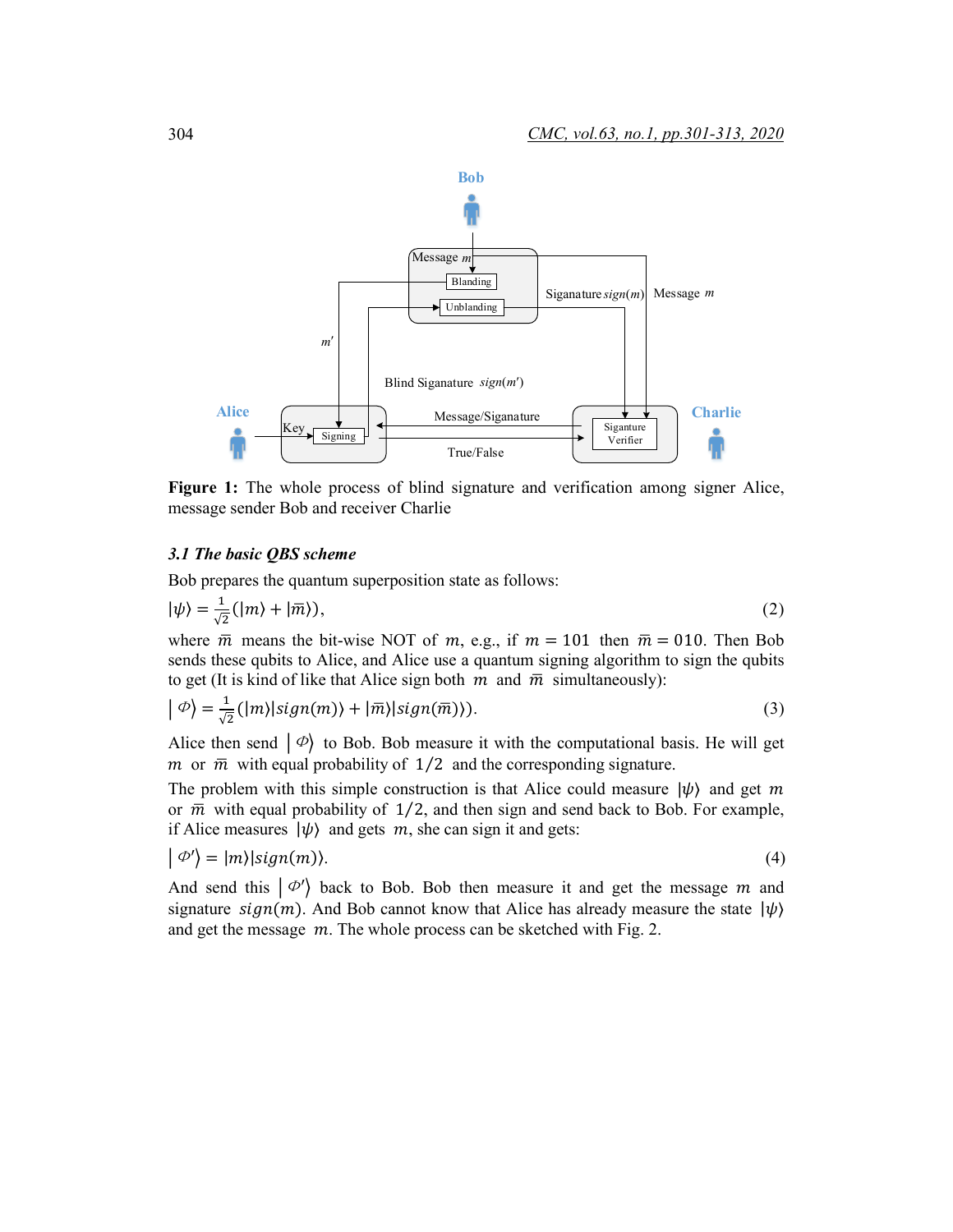

**Figure 2:** The process of basic QBS scheme with quantum superposition among Alice, Bob and Charlie

# *3.2 The QBS scheme with decoy qubits*

In this subsection, we will make a little improvement on the quantum blind signature, and the detailed process can be shown in Fig. 3.



**Figure 3:** The process of basic QBS scheme with randomly inserted decoy qubits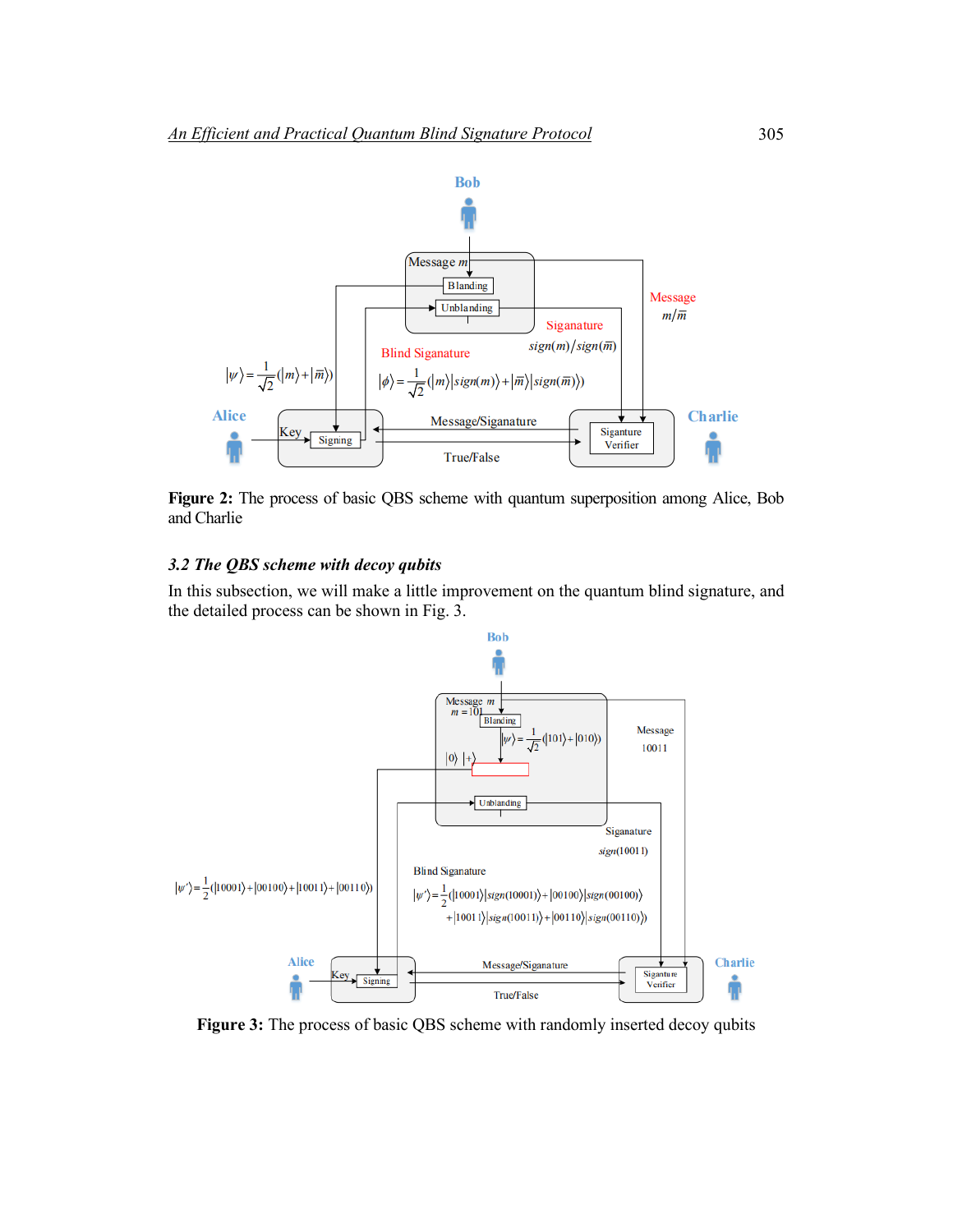To prevent the attack of Alice mentioned above, Bob could add some decoy qubits that are randomly chosen from  $\{|0\rangle, |1\rangle, |+\rangle, |-\rangle\}$  to the state  $|\psi\rangle$ . As shown in Fig. 2, after Bob get the quantum signature from Alice, he can check the decoy qubit to ensure that Alice has not try to measure the message to steal the message. If Alice has measured the qubits, then Bob can find out this dishonesty with high probability.

Usually, the decoy qubits are inserted into the quantum message  $|\psi\rangle$  at random positions, which are only known to Bob. But we should know that the signature finally got by Bob is a classical signature. And some positions of the message  $m$  (the decoy positions) should be interpreted as garbage and ignored when verifying. If these positions are random and only known to Bob, then there is a probability for Bob to reassign the decoy positions and interpret the signature of m to another message  $m'$ .

Let's give a simple example. Suppose Bob want to get a blind signature for message  $m = 101$ , then  $\overline{m} = 010$ . He randomly chose some positions and insert some decoy qubits. If he decide to insert a  $|0\rangle$  at the second place and a  $|+\rangle = 1/\sqrt{2}$  ( $|0\rangle + |1\rangle$ ) at the third place, then:

$$
|\psi\rangle = |101\rangle + |010\rangle,\tag{5}
$$

$$
|\psi'\rangle = |10001\rangle + |00100\rangle + |10011\rangle + |00110\rangle. \tag{6}
$$

For clarity, we omit the overall normalized factor  $1/\sqrt{2}$  for  $|\psi\rangle$  and  $|\psi'\rangle$ . After Alice sign this message, Bob would get:

 $|\phi\rangle = |10001\rangle |sign(10001)\rangle + |00100\rangle |sign(00100)\rangle + |10011\rangle |sign(10011)\rangle +$  $|00110\rangle|sign(00110)\rangle.$  (7)

Then Bob can measure the decoy qubits with the basis that is known to him. If he makes sure that Alice has not cheated, he can measure the whole state with the computational basis and he will get a random message of the four and the corresponding signature in the state  $\ket{\phi}$ . Suppose he gets the state  $\ket{10011}\$ sign(10011)). Of course, this is a signature of Alice for message 10011. But Bob's original goal is to obtain a blind signature for 101. Well, Bob can declare that it is the first, third and fifth bits in 10011, i.e., 101, that are the message and the other two bits are just decoy bits and should be omitted.

But if Bob is dishonest, he can also declare that the first 3 bits 100 are the message and the later 2 bits are decoy bits and should be omitted. So, how should this kind of dishonest behavior of Bob be prevented?

# *3.3 The QBS scheme with decoy qubits and hash function*

We can see that Bob can cheat like this is because the positions of the decoy qubits are random and only know to him. So if the positions are fixed, then Bob cannot cheat in this way. But of course, the positions cannot be totally fixed in every execution of the blind signature protocol with Alice, since Alice can somehow find out these positions (e.g., she sees a blind signature given by Bob). The idea is that the positions are determined by each message  $m$ , i.e., using  $Hash(m)$  to specify the positions. So if  $m$  is known, the positions are fixed and Bob cannot cheat anymore.

How to insert the decoy according to the value  $Hash(m)$ ? For example, if the output of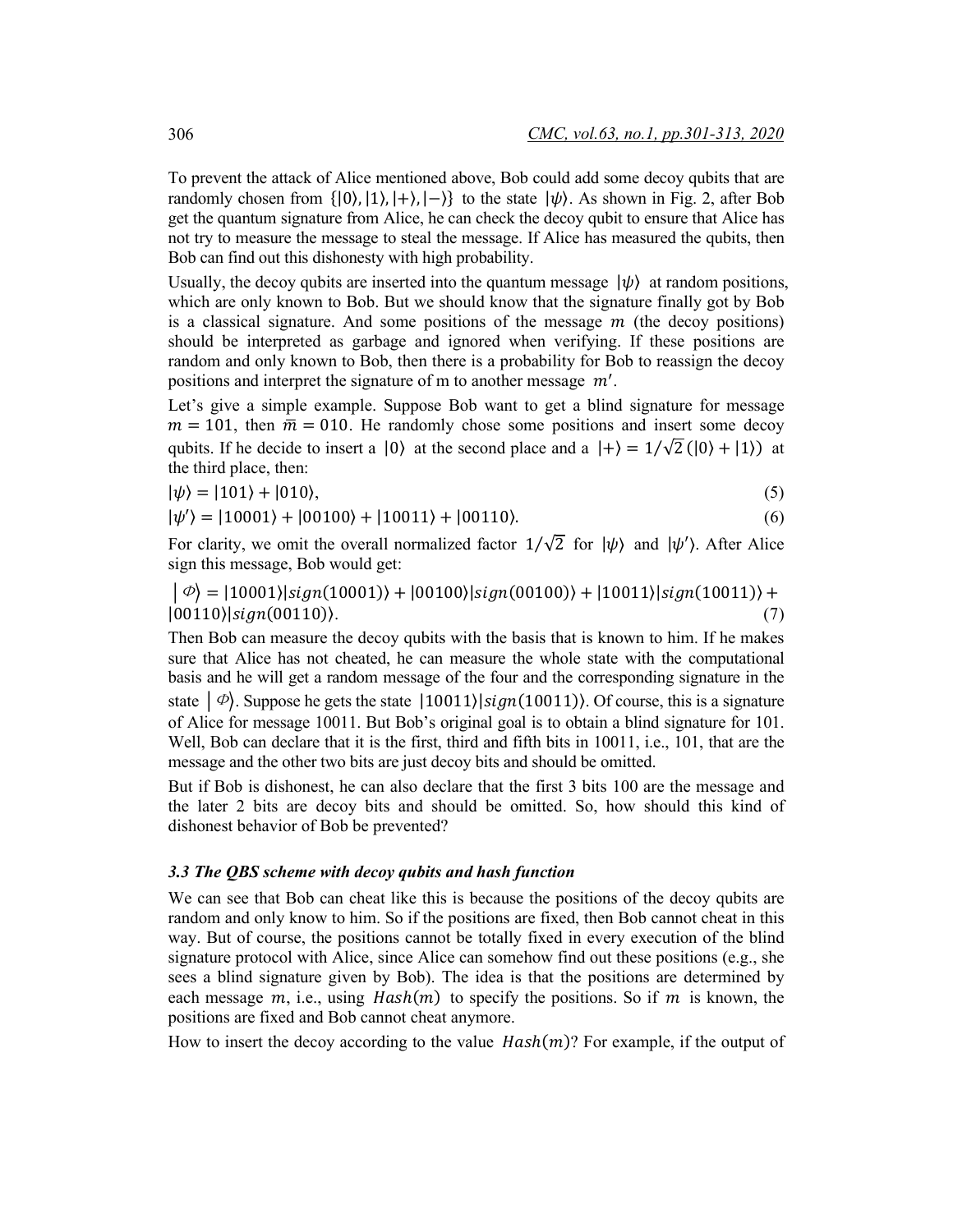$Hash(m)$  is *l*-bit long, and we want to insert t decoy bits. We can use each block with  $l/t$  bits as the decoy positions, and insert the decoy qubit at these positions. The decoy qubit should be inserted one by one at the position specified by the *i*th  $l/t$ -bits long block. Maybe the value of a  $l/t$ -bits block exceeds the length of the current message (including the already inserted decoy qubits). The simple idea to solve this problem is to execute modulation operation over the total length of current message, and Fig. 4 gives the whole process of proposed QBS scheme with decoy qubits and hash function.

So intuitively, by using the hash function we can make sure that Bob cannot reinterpret the blind message he got to another message (See next subsection for detail).

# *3.4 Signature and verification*

After the operations in Section 3.3, the final blind signature is  $(\hat{m}, sign(\hat{m})$ , positions of  $m$  in  $\hat{m}, \pm$ ), where  $+$  means the real message m bits are not flipped in  $\hat{m}$ , – means flipped, and the Hash function, which is agreed beforehand such as Hash256 etc.

The real message is  $m$ ,  $\hat{m}$  is the message that some decoy bits has been inserted. To verify the signature, first check if the  $(\hat{m}, sign(\hat{m}))$  pair are legitimate. Then compute  $h(m)$  (*m* can be recovered from  $\hat{m}$  and the specified positions and  $+$ ), which should be interpreted as the positions that the decoy bits are.

Let's give a simple example. Suppose the blind signature is

 $(10001, sign(10001), (1st, 3th, 5th), +).$  (8)

The first step is, of course, to verify  $sign(10001)$  is legitimate or not. Based on the + and the positions, we can recover the message should be 101. Then we should compute  $Hash(101)$ , if  $Hash(101) = 1011$ , which should be interpreted as the decoy positions should be at  $2(10)$  and  $3(11)$  to the original message 101, then we get  $1*0*1$ , which match the  $\hat{m} = 10001$ . So the blind signature is legitimate.

If the blind signature is:

 $(00110, sign(00110), (1st, 3th, 5th), -).$  (9)

First, we should verify  $sign(00110)$ . Then based on – and positions we can recover  $m = 101$  (the 1st, 3rd and 5th bits are 010, flip them to get 101). Then we can compute  $Hash(m)$  and carry out verification just as above.

These two blind signatures can all appear if Bob's original message is  $m = 101$ .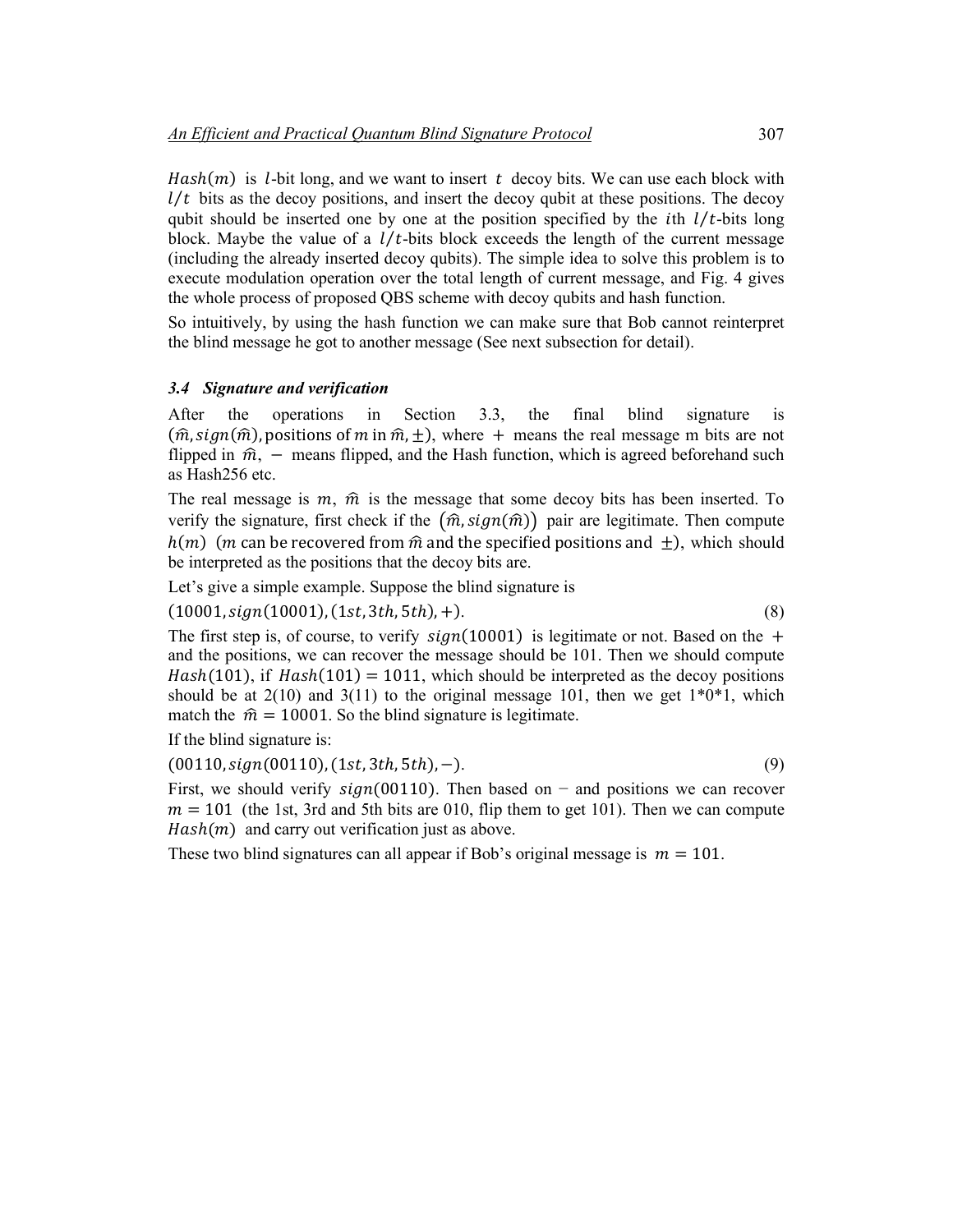

**Figure 4:** The process of QBS scheme with decoy qubits and hash function

# **4 Security and efficiency**

### *4.1 Security analysis*

In this section, we show that the QBS scheme above satisfies the security properties defined in Section 2, i.e., relaxed blindness and unforgeability.

## **1) Relaxed blindness**

Alice cannot learn the message  $m$  without being detected by Bob, because of the decoy qubits.

If she tries to find out the message, she has to measure the state  $|\psi'\rangle$ . This measurement operation will destroy the state of the decoy qubits. Then Bob will detect this with high probability and find her cheating.

Of course, Alice may try to guess where are the message qubits and where are the decoy qubits. If she guess right, she can measure the message qubits only to avoid alter the decoy qubits, since all the message qubits are encoded in the computational basis  $(|0\rangle, |1\rangle).$ 

But Alice does not know the message  $m$  and  $Hash(m)$ , she can only guess the decoy qubits' positions rightly with negligible probability. So her successful probability is negligible.

### **2) Unforgeability**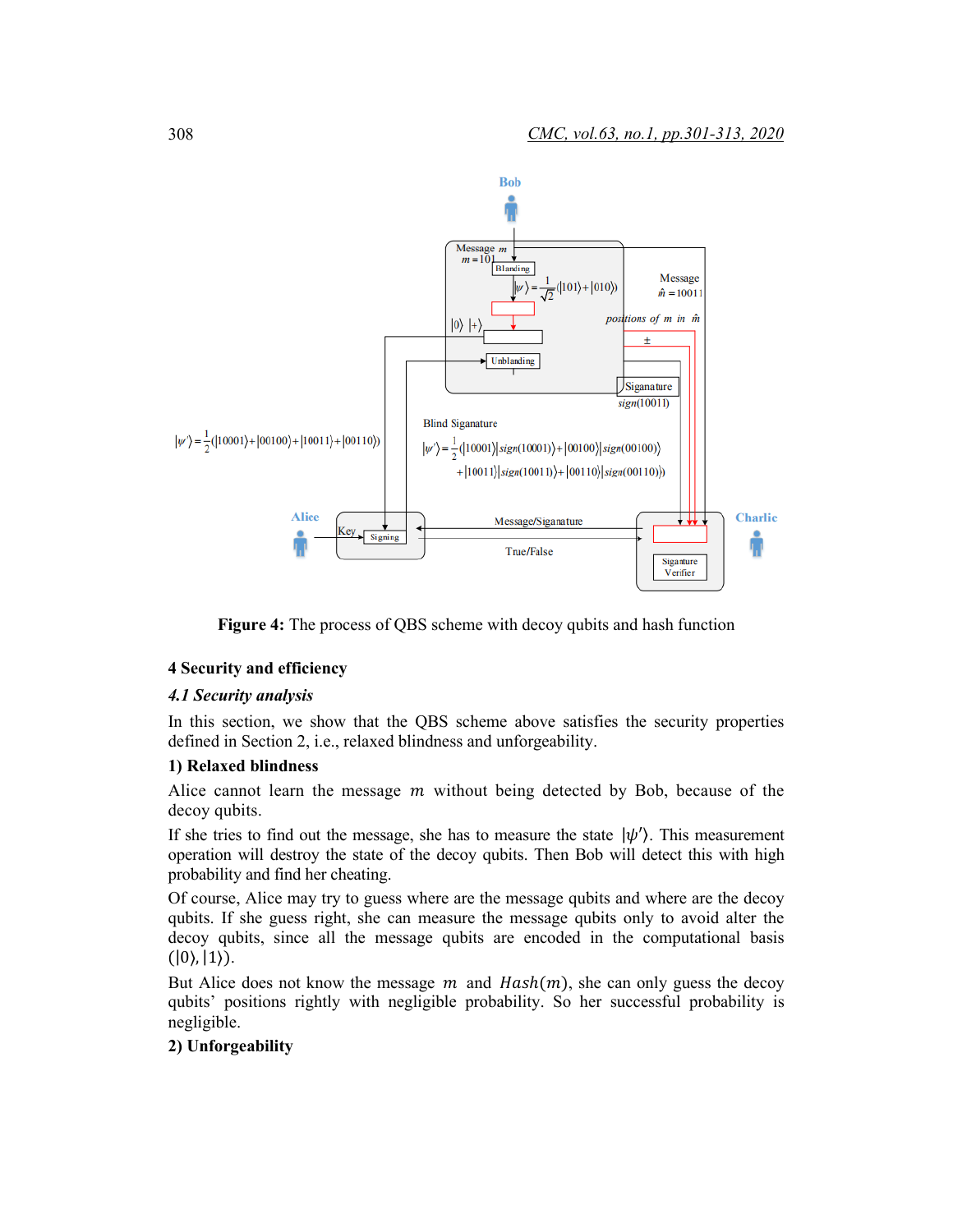First the signature  $sign(\hat{m})$  itself is unforgeable, of course, according to the security of the original signature scheme.

Another way of forging is that Bob may try to re-interpret the blind signature to another message  $m'$ , instead of  $m$ .

For this cheating strategy to work, Bob has to fabricate the message  $m'$  and  $Hash(m')$ , with the restriction that  $m'$  added with decoy bits that are positioned by  $Hash(m')$ should be the same with the original signed message (by Alice)  $\hat{m}$ .

The successful probability of this cheating behavior is negligible. Bob know  $\hat{m}$ , he can choose any bit of  $\hat{m}$  at any position as the new message m0. But once  $m'$  is chosen, the decoy positions are also fixed, i.e.,  $Hash(m')$  is also fixed.

According to the collision-resistant property of the hash function, given a message  $m$ together with a fixed string h. The probability of  $Hash(m) = h$  is, of course, negligible.

For the example given the BS in the previous section:

 $(10001, sign(10001), (1st, 4th, 5th), +),$  (10)

which is the BS for message 101. Bob may try to re-interpret it as:

 $(10001, sign(10001), (3rd, 4th, 5th), +),$  (11)

i.e., as the BS for message 001, then the decoy positions should be 1 and 2. This requires that  $Hash(001) = 0110$ . Of course, the successful probability is negligible in a practical setting.

But there are many ways Bob can choose the message  $m'$ , namely  $\binom{|m|}{|m|}$  ways. So, the probability of forge could still be non-negligible.

To circumvent this, we ask Bob to submit  $Hash(m)$  for signing instead of the original message m. Then later even if Bob can fabricate another  $m'$  as described above. Still based on the pre-image resistance security of the hash function, Bob can not find any meaningful message with the specified hash value. This is also very common in the classical signature scheme, where a hash value of the message is signed instead of the original message itself.

Another Bob's attack strategy is that Bob can choose another basis other than the computational basis to measure the quantum signature send back from Alice. Or he can manipulate the quantum signature first and then measure it to try to find more information. But as we mentioned above, by the well-known Holevo bound, whatever he can only get  $n$  bit information at most from  $n$  qubit quantum message. So, he cannot get more than one classical signature from the quantum message send back by Alice.

### *4.2 Comparison with other QBS schemes*

Compared with other QBS schemes, our scheme is more efficient and practical. As shown in Tab. 1, we can see most other QBS scheme works in a bit-by-bit manner and for each bit of the message usually a pair of EPR entangled particles, or 4-bit χ-type entangled particles are required. While our QBS scheme, the message is signed as a whole, not in a bitwise manner, so there is no need to generate entangled particles for each bit.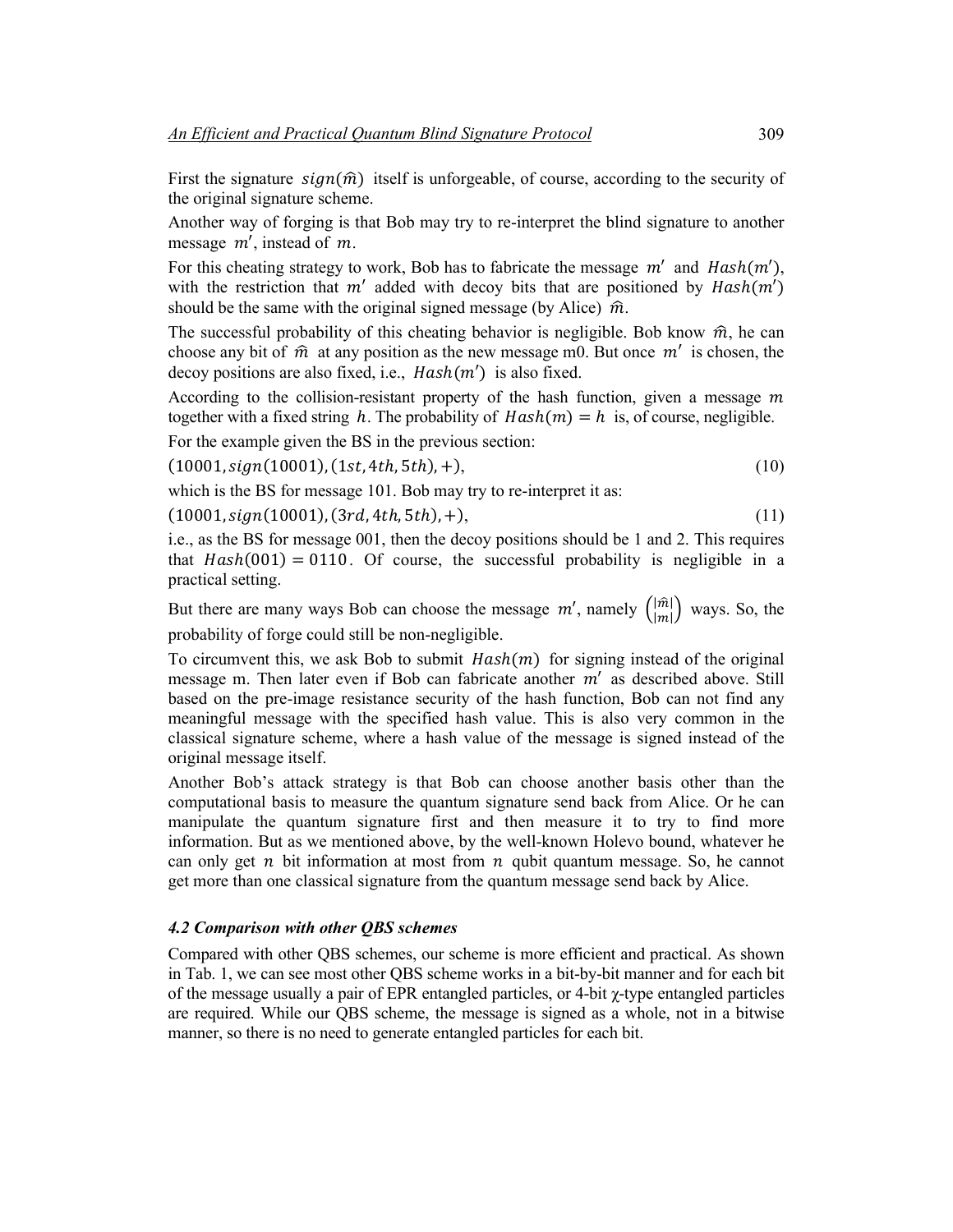In most other QBS schemes, the blind signature can only be verified once, mostly because the quantum particles can only be measured once. While our final blind signature is classical, and can be verified as many times as you want.

| <b>QBS</b>              | <b>Bitwise</b> | Entanglement       | Verification<br>Times | Designated<br>Verifier | QKD |
|-------------------------|----------------|--------------------|-----------------------|------------------------|-----|
| [Wen and Niu $(2009)$ ] | Yes            | <b>EPR</b>         | Once                  | Yes                    | Yes |
| [Yin and Ma $(2012)$ ]  | Yes            | 4-bit $\chi$ -type | Once                  | Yes                    | Yes |
| [Shi and Zhang (2015)]  | Yes            | EPR                | Once                  | Yes                    | Yes |
| [Lai and Luo $(2017)$ ] | NO             | NО                 | Once                  | Yes                    | Yes |
| Ours                    | NО             | NО                 | <b>Multiple Times</b> | NO                     | NO. |

**Table 1:** Comparison among our scheme and other QBS schemes

Also in other QBS schemes, QKD is often used for sharing private one-time pad keys between parties, while in our scheme no such QKD operation is required. The QBS in [Lai and Luo (2017)] also is not worked in a bit-by-bit manner and also make no use of entanglement, but it stil has a designated verifier and can be verified only once and make use of QKD.

# **5 Conclusion**

A novel quantum blind signature scheme is presented. In this scheme, quantum superposition and decoy qubits are used for blindness purpose. To be specific, if the signer Alice is dishonest and try to see the message in the qubits, then with high probability this will be found by Bob (the receiver of the BS), and then Bob can refuse to conduct any more business with Alice as punishment.

Compared with existing QBS scheme, our QBS scheme has some unique characteristics. The final blind signature is classical, thus can be verified many times. While many other QBS scheme can only be verified once. Also, our QBS scheme is not signed or verified in a bitwise manner and make no use of QKD, so can be more efficient compared with those bitwise and QKD-based QBS scheme.

Our QBS scheme is a combination of classical signature with quantum cryptography, and quantum superposition and decoy qubits are used mainly for blindness purpose. One shortcoming of our scheme is that the blindness property is relaxed to cheat-sensitiveness, not total blindness, and the security still rely on the classical signature scheme, i.e., not totally quantum and unconditional. These could be our future research direction for improvement.

**Acknowledgment:** The authors would like to thank the anonymous reviewers and editor for their comments that improved the quality of this paper. This work was supported by 2018 Provincial Key Research and Development Program (Social Development) Project of Jiangsu Province (No. BF2018719), and 2018 Provincial Key Research and Development Program (Modern Agriculture) Project of Jiangsu Province (No. 2018301).

**Conflicts of Interest:** The authors declare that they have no conflicts of interest to report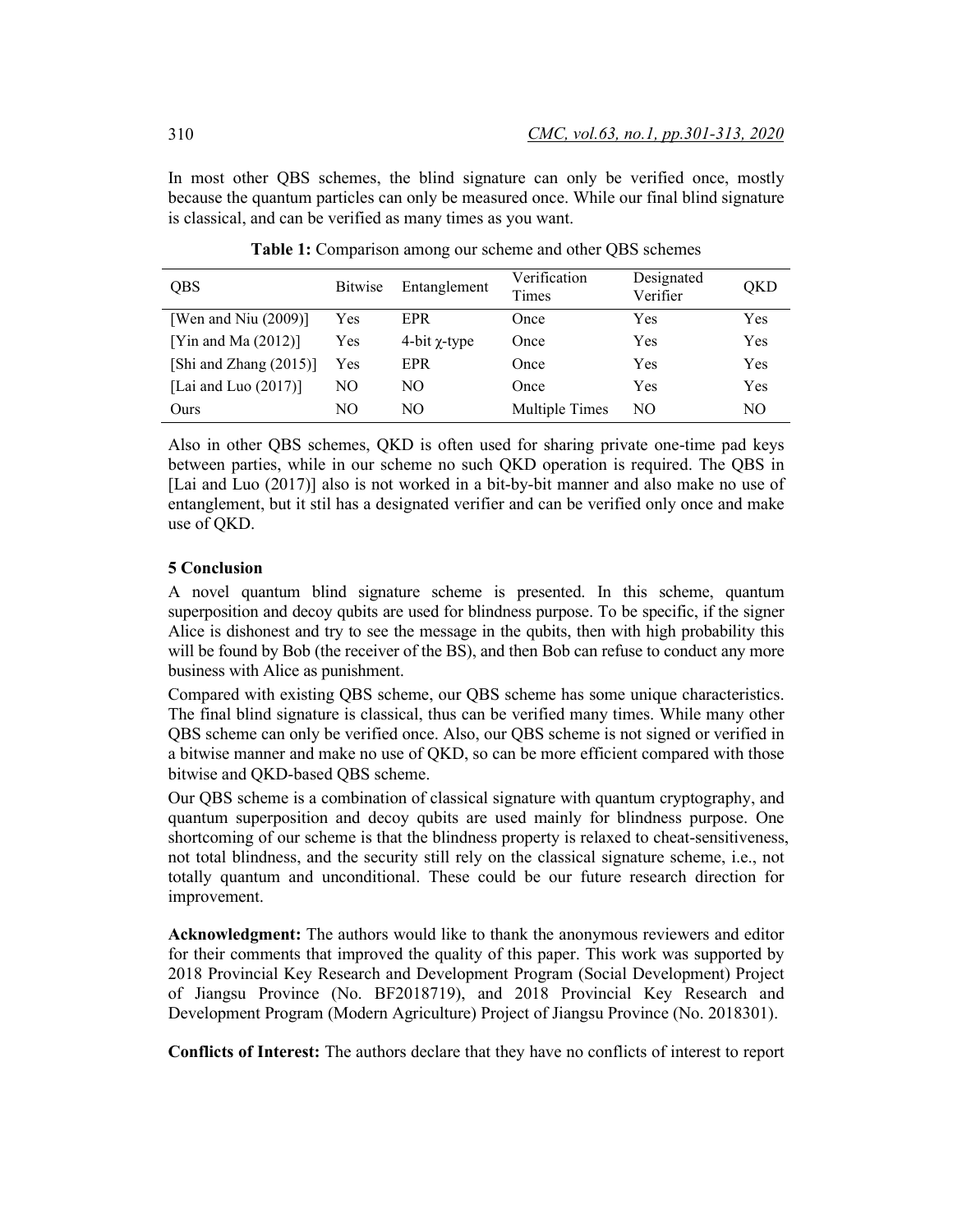regarding the present study.

#### **References**

**Bellare, M.; Namprempre, C.; Pointcheval, D.; Semanko, M.** (2003): The one-more-RSA-inversion problems and the security of Chaum's blind signature scheme. *Journal of Cryptology*, vol. 16, no. 3, pp. 185-215.

**Bennett, C. H.; Brassard, G.** (1984): Quantum cryptography: public key distribution and coin tossing. *International Conference on Computers, Systems & Signal Processing*, pp. 175-179.

**Boldyreva, A.** (2003): Threshold signatures, multisignatures and blind signatures based on the Gap-Diffie-Hellman-group signature scheme. *Public Key Cryptography*, pp. 31-46.

**Chaum, D.** (1983): Blind signatures for untraceable payments. *Advances in Cryptology*, pp. 199-203.

**Cheon, J. H.; Jeong, J.; Shin, J. S.** (2019): Cryptoanalysis on 'a round-optimal lattice-based blind signature scheme for cloud services'. *Future Generation Computer Systems-the International Journal of Escience*, vol. 95, pp. 100-103.

**Chong, S. K.; Hwang, T.** (2010): Quantum key agreement protocol based on BB84. *Optics Communications*, vol. 283, no. 6, pp. 1192-1195.

**Ekert, A. K.** (1991): Quantum cryptography based on Bell's theorem. *Physical Review Letters*, vol. 67, no. 6, pp. 661.

Huang, W.; Su, Q.; Liu, B.; He, Y. H.; Fan, F. et al. (2017): Efficient multiparty quantum key agreement with collective detection. *Scientific Reports*, vol. 7, no. 1, pp. 15264.

**Kutubi, M. A. A.; Alam, K. M. R.; Tahsin, R.; Ali, G.; Chong, P. H. J. et al.** (2017): An offline electronic payment system based on an untraceable blind signature scheme. *Ksii Transactions on Internet and Information Systems*, vol. 11, no. 5, pp. 2628-2645.

**Lai, H.; Luo, M.; Pieprzyk, J.; Qu, Z.; Li, S. et al.** (2017): An efficient quantum blind digital signature scheme. *Science China Information Sciences*, vol. 60, no. 8, 082501.

**Lin, I. C.; Hwang, M. S.; Chang, C. C.** (2003): Security enhancement for anonymous secure e-voting over a network. *Computer Standards & Interfaces*, vol. 25, no. 2, pp. 131-139.

**Liu, W.; Chen, H.; Li, Z.; Liu, Z.; Xiao, F.** (2008): Efficient quantum secure direct communication with authentication*. Chinese Physics Letters*, vol. 25, no. 7, pp. 2354-2357.

**Liu, W.; Chen, H.; Ma, T.; Li, Z.; Liu, Z. et al.** (2009): An efficient deterministic secure quantum communication scheme based on cluster states and identity authentication. *Chinese Physics B*, vol. 18, no. 10, pp. 4105-4109.

**Liu, W.; Liu, C.; Wang, H.; Jia, T.** (2013): Quantum private comparison: a review. *IETE Technical Review*, vol. 30, no. 5, pp. 439-445.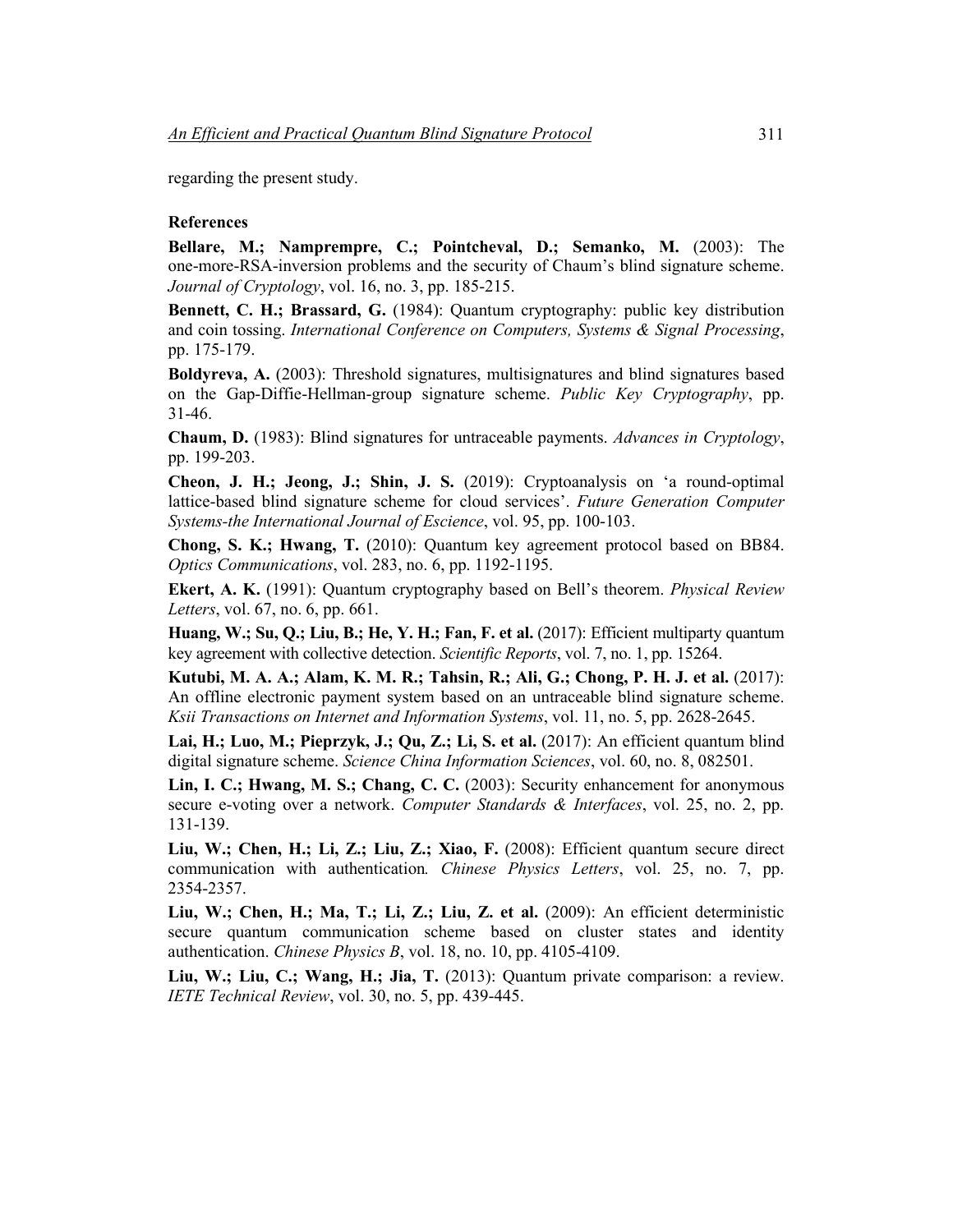**Liu, W.; Liu, C.; Chen, H.; Liu, Z.; Yuan, M. et al.** (2014): Improvement on "an efficient protocol for the quantum private comparison of equality with W state". *International Journal of Quantum Information*, vol. 12, no. 1, pp. 1804-1813.

**Liu, W.; Liu, C.; Liu, Z.; Liu, J.; Geng, H.** (2014): Same initial states attack in Yang et al.'s quantum private comparison protocol and the improvement. *International Journal of Theoretical Physics*, vol. 53, no. 1, pp. 271-276.

**Liu, W.; Liu, C.; Wang, H.; Liu, J.; Wang, F. et al.** (2014): Secure quantum private comparison of equality based on asymmetric W state. *International Journal of Theoretical Physics*, vol. 53, no. 6, pp. 1804-1813.

**Liu, W.; Wang, F.; Ji, S.; Qu, Z.; Wang, X.** (2014): Attacks and improvement of quantum sealed-bid auction with EPR pairs. *Communications in Theoretical Physics*, vol. 61, no. 6, pp. 686-690.

**Liu, W.; Chen, Z.; Liu, C.; Zheng, Y.** (2015): Improved deterministic n-to-one joint remote preparation of an arbitrary qubit via EPR pairs. *International Journal of Theoretical Physics*, vol. 54, no. 2, pp. 472-483.

**Liu, W.; Wang, H.; Yuan, G.; Xu, Y.; Chen, Z. et al.** (2016): Multiparty quantum sealed-bid auction using single photons as message carrier. *Quantum Information Processing*, vol. 15, no. 2, pp. 869-879.

**Liu, W.; Chen, Z.; Ji, S.; Wang, H.; Zhang, J.** (2017): Multi-party semi-quantum key agreement with delegating quantum computation. *International Journal of Theoretical Physics*, vol. 56, no. 10, pp. 3164-3174.

**Liu, W.; Xu, Y.; Yang, C. N.; Gao, P.; Yu, W.** (2018): An efficient and secure arbitrary N-party quantum key agreement protocol using Bell states. *International Journal of Theoretical Physics*, vol. 57, no. 1, pp. 195-207.

**Liu, W.; Gao, P.; Yu, W.; Qu, Z.; Yang, C. N.** (2018): Quantum relief algorithm. *Quantum Information Processing*, vol. 17, no. 10, pp. 280.

**Liu, W.; Gao, P.; Liu, Z.; Chen, H.; Zhang, M.** (2019): A quantum-based database query scheme for privacy preservation in cloud environment. *Security and Communication Networks*, vol. 2019, no. 14, pp. 4923590.

**Liu, W.; Gao, P.; Wang, Y.; Yu, W.; Zhang, M.** (2019): A unitary weights based one-iteration quantum perceptron algorithm for non-ideal training sets. *IEEE Access*, vol. 7, pp. 36854-36865.

**Luo, Y. P.; Tsai, S. L.; Hwang, T.; Kao, S. H.** (2017): On "a new quantum blind signature with unlinkability". *Quantum Information Processing*, vol. 16, no. 4, pp. 87.

**Qi, S.; Zheng, H.; Qiaoyan, W.; Wenmin, L.** (2010): Quantum blind signature based on two-state vector formalism. *Optics Communications*, vol. 283, no. 21, pp. 4408-4410.

**Qu, Z.; Wu, S.; Wang, M.; Sun, L.; Wang, X.** (2017): Effect of quantum noise on deterministic remote state preparation of an arbitrary two-particle state via various quantum entangled channels. *Quantum Information Processing*, vol. 16, no. 12, pp. 306.

**Qu, Z.; Cheng, Z.; Wang, X.** (2019): Matrix coding-based quantum image steganography algorithm. *IEEE Access*, vol. 7, pp. 35684-35698.